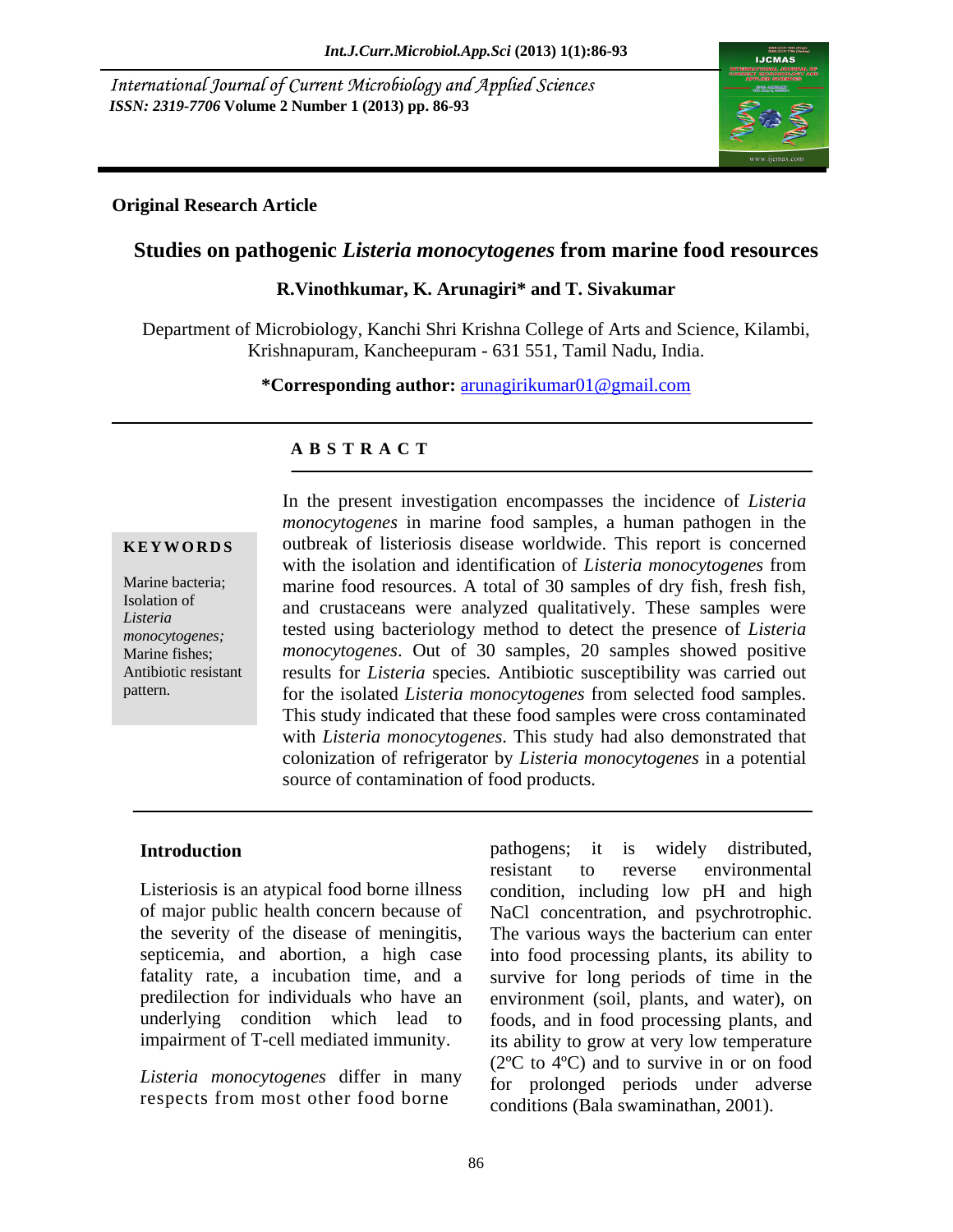*Listeria monocytogenes* is known to be cattle and sheep. Both disease and healthy secreted in milk by both diseased and cattle shed *Listeria monocytogenes* in milk healthy animals (Wagner *et al.*, 2000). In (Schoder *et al.*, 2003; Stephan *et al.*, general the presence of *Listeria monocytogenes* in raw milk is more during in persons with a predisposing condition winter season is high (Farber *et al*., 1998; of disease, such as pregnancy, neonatality, Husu 1990). Contaminated of milk may malignancy, transplantation, alcoholism also be due to environmental factor and poor hygiene practice (Sanaa *et al*.,<br>1993).The multiplication potential for In the past, those individuals who *Listeria monocytogenes* in meat and poultry products depends on the type of meat, the pH, and type and cell population of competitive flora. Poultry supports the growth of Listeria monocytogenes better than other meats. Contamination of animal muscle tissue may occur either from have also been used (Hof, 1991). Current symptomatic or asymptomatic carriage of *Listeriamonocytogenes* by the food animal before slaughter (Farber and Peterkin, 1999).Cooked, ready-to-eat meat and poultry products have been implicated as the source of sporadic and epidemic as the source of sporadic epidemic Listeriosis on have several occasions (Schwartz *et al.*, antibiotic resistance among *Listeria*<br>1989).Several reports indicate that fish and *monocytogenes* are in line with a general fishery products can be frequently worldwide pattern of an increasing contaminated with *Listeria*  prevalence of antibiotic resistance, *monocytogenes*; major outbreaks including multiple antibiotic resistance associated with these products have been reported. In fish *Listeria monocytogenes* is found on such external surface as skin, view, the present study was carried out to gills, heads and slime and the isolation the *Listeria monocytogenes* contaminated of fish most likely depends on the presence of the bacteria in the evaluate the antibiotic susceptibility surrounding water (Eklend *et al.*, 1995). pattern.

*Listeria monocytogenes* is pathogenic for animals and human being the clinical manifestation for listeriosis is sepsis, meningitis and miscarriage in susceptible host (Schlech *et al*., 1996). Many animals species infected with *Listeria*  crustaceans (shrimp and crab) and dry *monocytogenes* (Slutsluer *et al.,* 1999). In ruminants the clinical manifestation in Chennai and Kanchipuram fish market. present as meningoencephalitis, All marine food samples were transported septicemia, and abortions, mastitis in in individually labeled and sealed new

(Schoder *et al.,* 2003; Stephan *et al*., 2000). Listeriosis characteristically occurs malignancy, transplantation, alcoholism among other (Schuchat *et al.,* 1992).

In the past, those individuals who develop listeriosis have usually been treated with penicillin or ampicillin in conjunction with an amino glycoside (Charpentier and Courvalin, 1999), although tetracycline, erythromycin or chloramphenical alone or incombination, have also been used (Hof, 1991). Current therapy of all forms of listeriosis is a combination of ampicillin and gentamycin (Lorber, 1997). *Listeria monocytogenes* have been reported as susceptible to antibiotics active against of resistant in Listeria monocytogenes published such increase in antibiotic resistance among *Listeria monocytogenes* are in line with a general among many groups of bacteria (Franko Abulin *et al.,* 1994). Keeping in this from marine food resources and to pattern.

## **Materials and Methods**

## **Collection of seafood samples**

Marine food samples such as fresh fishes, fishes were collected from different sites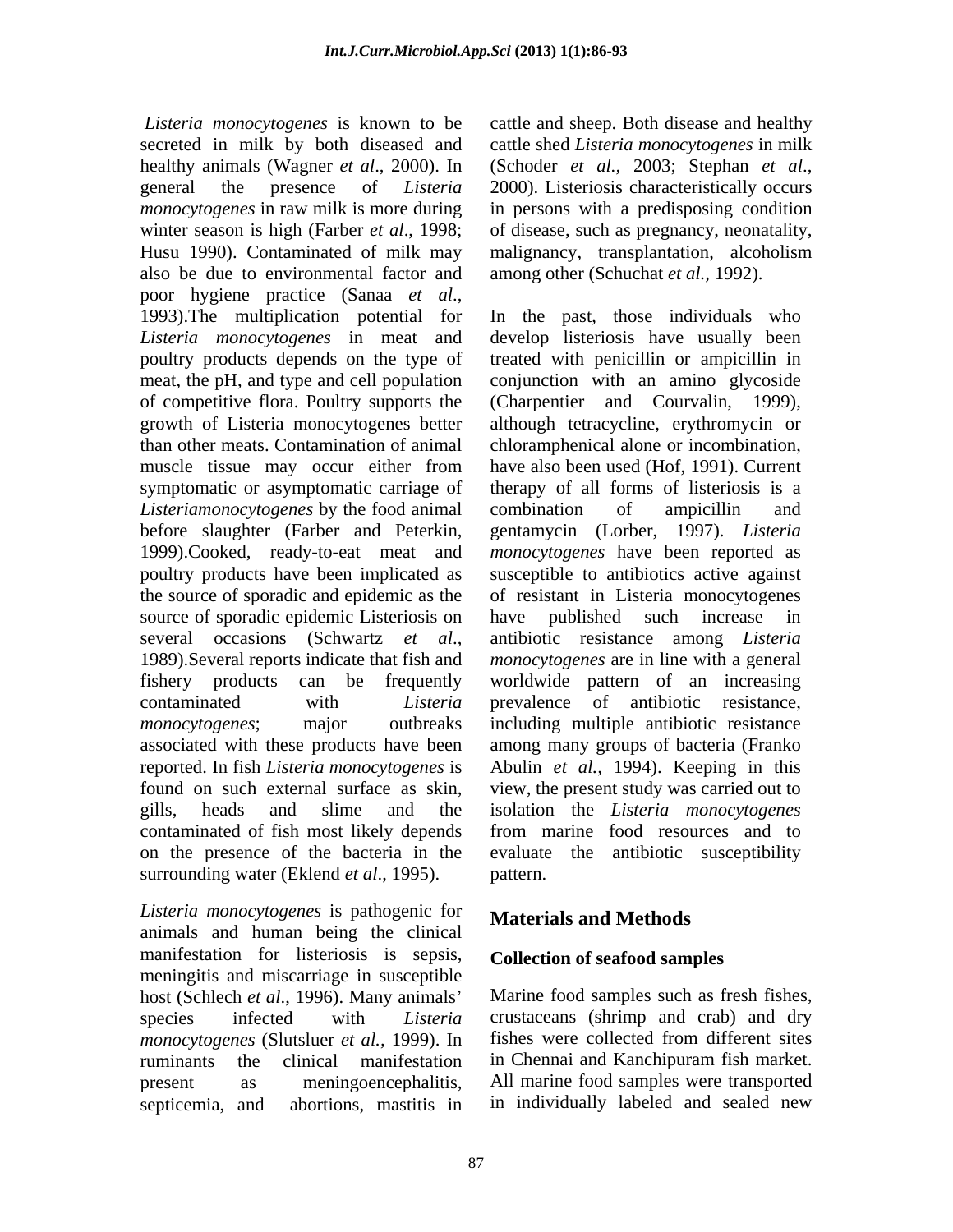## **Sample processing for bacteriological**

Finfish and crustaceans were washed thoroughly with sterile distilled water prior to bacteriological examination. The heads accordance with the National Committee and tails of the fishes were cut into small<br>ninearly principle existence and the cuts.  $\frac{1}{2}$  (NCCLS). pieces using sterile scissors and the guts were removed. The crustaceans and finfish<br>complex were then homogenized in **Haemolytic activity** samples were then homogenized in blenders, and 25g of each homogenate was placed in 225ml of *Listeria* enrichment broth, and incubated at 37°C for 24 hours.

## **Isolation and identification of** *Listeria*

A loopfull of culture broth from different hours. Hemolytic activity it's were sample was taken from Listeria determined (as described by Kishishita *et*  enrichment broth and inoculated into agar  $al. (1998)$ . medium (Palcam agar and Nutrient agar). The plates were incubated at  $37^{\circ}$ C for 24 Results hours. The isolated bacterial species of listeria were identified by gram staining, motility performed to determine the nature *Listeria monocytogenes* and other *Listeria* of the bacterial species. Biochemical test species in marine food samples collected such as Indole, methyl red, vogus prosker, from shops in around Chennai and citrate test, catalase, oxidase, TSI, nitrate reduction, carbohydrate fermentation test and bile esculin test were performed using the isolated species of bacteria.

The Kirby- Bauer technique was used to determine susceptibility to antibiotics. The isolated colonies were transferred into 10ml of brain heart infusion broth, *monocytogenes* incubated at 37 C for 24 hours. The culture inoculated plates were held at The Listeria monocytogenes isolated from room temperature for 10 minutes to allow evaporation of free surface liquid as adopted by Anon (1997).Antibiotic disc

plastics bags to avoid contamination. The containing 10µg ampicillin (A10), 30µg samples were placed in sealed contains chloramphenicol (C30), methicillin, 10 with dry ice and transported to the units pencillin G (P10), 10 u g streptomycin laboratory for bacterial analysis. (S10), 30µg tetracycline (TE30) and **examination of marine foods** forceps. After incubation for 24 hours at vancomycin were placed on the surface of each inoculated plate using a sterile 37 C, the diameter of the zone around each disc was measured, and interpreted in accordance with the National Committee for Clinical Laboratory Standards (NCCLS).

## **Haemolytic activity**

*monocytogenes* were seeded in blood agar plates, and the *Listeria monocytogens* strain to produce haemolysin was tested on blood agar supplemented with 5% sheep blood with anticoagulant. All the selected cultures plates were incubated at 37°C for 24 *al.* (1998).

## **Results**

Preliminary attempts were made to isolate Kanchipuram.

## **Isolation of** *Listeria monocytogenes*

Antibiotic susceptibility test The positive and negative samples obtained from different food samples were tabulated in Table.1; Figure.1.

## **Cultural characterization of** *Listeria monocytogenes*

The *Listeria monocytogenes* isolated from different food samples were characterized based on colony morphology staining. Biochemical reaction and carbohydrate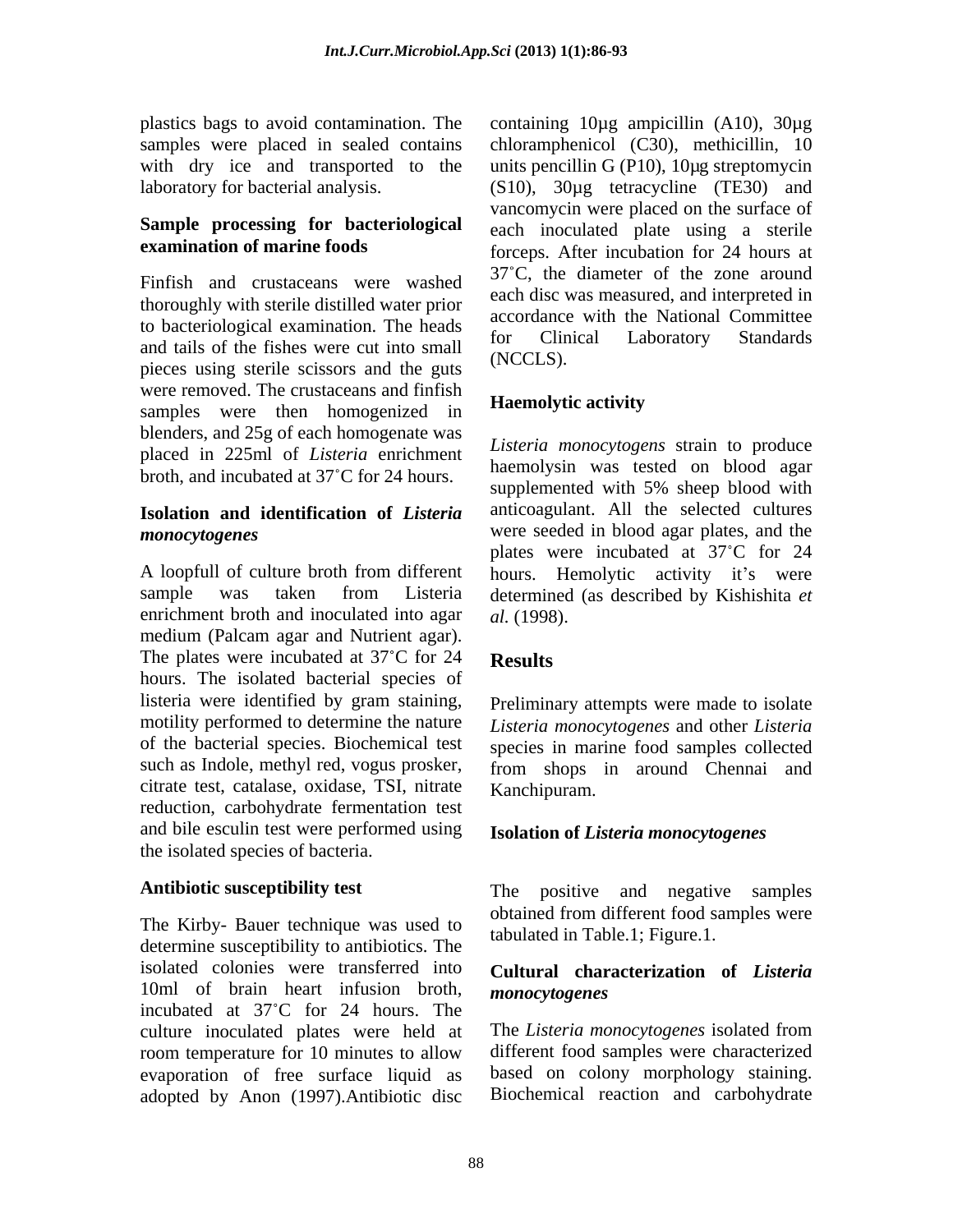|            |                  | Tota                          | <b>Total</b>      | <b>Total</b> | Determinative Bacteriology (Holt <i>et al.</i> , |
|------------|------------------|-------------------------------|-------------------|--------------|--------------------------------------------------|
| S.No       | <sup>7</sup> 00€ |                               | number   number   | number       | 1994).                                           |
|            | samples          |                               |                   | - 01         |                                                  |
|            |                  | positive   negative   samples |                   |              |                                                  |
|            |                  |                               | samples   samples |              | Antibiotic susceptibility test                   |
|            | Fresh fish       |                               |                   | 10           |                                                  |
|            |                  | (700/                         |                   |              | to various<br>The<br>resistant<br>pattern        |
|            | Dry fish         |                               |                   | 10           | antimicrobial<br>substances in <i>Listeria</i>   |
| <u>L</u> . |                  | $(60\%)$                      |                   |              |                                                  |
|            |                  |                               |                   |              | <i>monocytogenes</i> isolated from various food  |
|            | Crustaceans      |                               |                   | 10           | samples in given in table 4. Among the           |
|            |                  | $(70\%)$                      |                   |              |                                                  |



### **Identification of** *Listeria monocytogenes*

The biochemical characteristics of *Listeria monocytogenes* results were tabulated in

test. The colony morphology of *Listeria*  table 2. Sugar fermentation results were *monocytogenes* was showed on PALCAM tabulated in table 3. Based on the above agar, nutrient, blood agar plates. results of microscopic examination and **Table.1** Number of positive and negative isolates was confirmed as samples obtained from different food  $L$  monocytogenes. The identification of samples. Bacteria was based on Bergey's Manual of biochemical characterization of the isolates was confirmed as *L. monocytogenes*. The identification of Determinative Bacteriology (Holt *et al*., 1994). **Total Total Total**   $number \mid number \mid number \mid 1994$ ).  $number$  | number  $(1994)$ .  $number$   $1994$ .

## **Antibiotic susceptibility test samples**  $\vert$  **samples**  $\vert$  **Antibiotic susceptibility test**

| S.No<br>Food<br>samples | number   number   number<br>of<br>of                                          | 1994).                         |                                                 |
|-------------------------|-------------------------------------------------------------------------------|--------------------------------|-------------------------------------------------|
|                         | positive   negative   samples<br>$\overline{\mathbf{s}}$ samples              | Antibiotic susceptibility test |                                                 |
| Fresh fish              | 10<br>(70%)                                                                   |                                | The pattern of resistant to various             |
| Dry fish                | 10<br>$\overline{4}$<br>6                                                     |                                | antimicrobial substances in Listeria            |
|                         | $(60\%)$                                                                      |                                | <i>monocytogenes</i> isolated from various food |
| Crustaceans             | 10                                                                            |                                | samples in given in table 4. Among the          |
|                         | $(70\%)$                                                                      |                                | strains tested against 7 antibiotics almost     |
|                         |                                                                               |                                | all strains were resistant to methicillin,      |
|                         | <b>Figure. 1</b> Number of positive and negative                              |                                | streptomycin, and ampicillin, and               |
|                         | samples obtained from different food                                          |                                | penicillin G. The intermediate resistant        |
| samples                 |                                                                               |                                | was higher against chloramphenicol and          |
|                         |                                                                               |                                | tetracycline. Sensitive pattern was             |
|                         |                                                                               | observed in vancomycin.        |                                                 |
|                         |                                                                               |                                | Table. 2 Biochemical test for identification of |
|                         | Positive sample<br>■ Negative sample                                          | Listeria monocytogenes.        |                                                 |
|                         | Total sample                                                                  | S.No Name of the Reaction      | of                                              |
|                         | Fresh fish Dry fish Crustaceans                                               | test                           | Listeria                                        |
|                         |                                                                               |                                | monocytogenes                                   |
|                         |                                                                               | Gram                           | Gram positive                                   |
|                         | Gray green colonies with black centered,                                      | staining<br>Motility           | rods<br>Motile                                  |
|                         | surrounded by black halo was noticed on                                       |                                |                                                 |
|                         | PALCAM agar plate. Translucent, dew                                           | Catalase                       | $+$                                             |
|                         | drop like opalescent colonies was no<br>noticed on nutrient agar plate. Alpha | Oxidase                        | $\sim 10^{-11}$                                 |
|                         | haemolysis colonies were noticed on sheep                                     | Indole                         | $\sim$                                          |
|                         | blood agar. Listeria monocytogenes                                            | MR<br>6.                       | $+$                                             |
|                         | hydrolyse esculin to esculetin and glucose,                                   | VP                             | $+$                                             |
|                         | these esculetin reacts with ferric ions and                                   | Citrate                        | $\sim 10^{-11}$                                 |
|                         | turns the medium to black colour.                                             | TSI <sup>T</sup>               | $A \backslash A$                                |
|                         |                                                                               | 10. Nitrate                    |                                                 |
|                         | <b>Identification of Listeria monocytogenes</b>                               |                                |                                                 |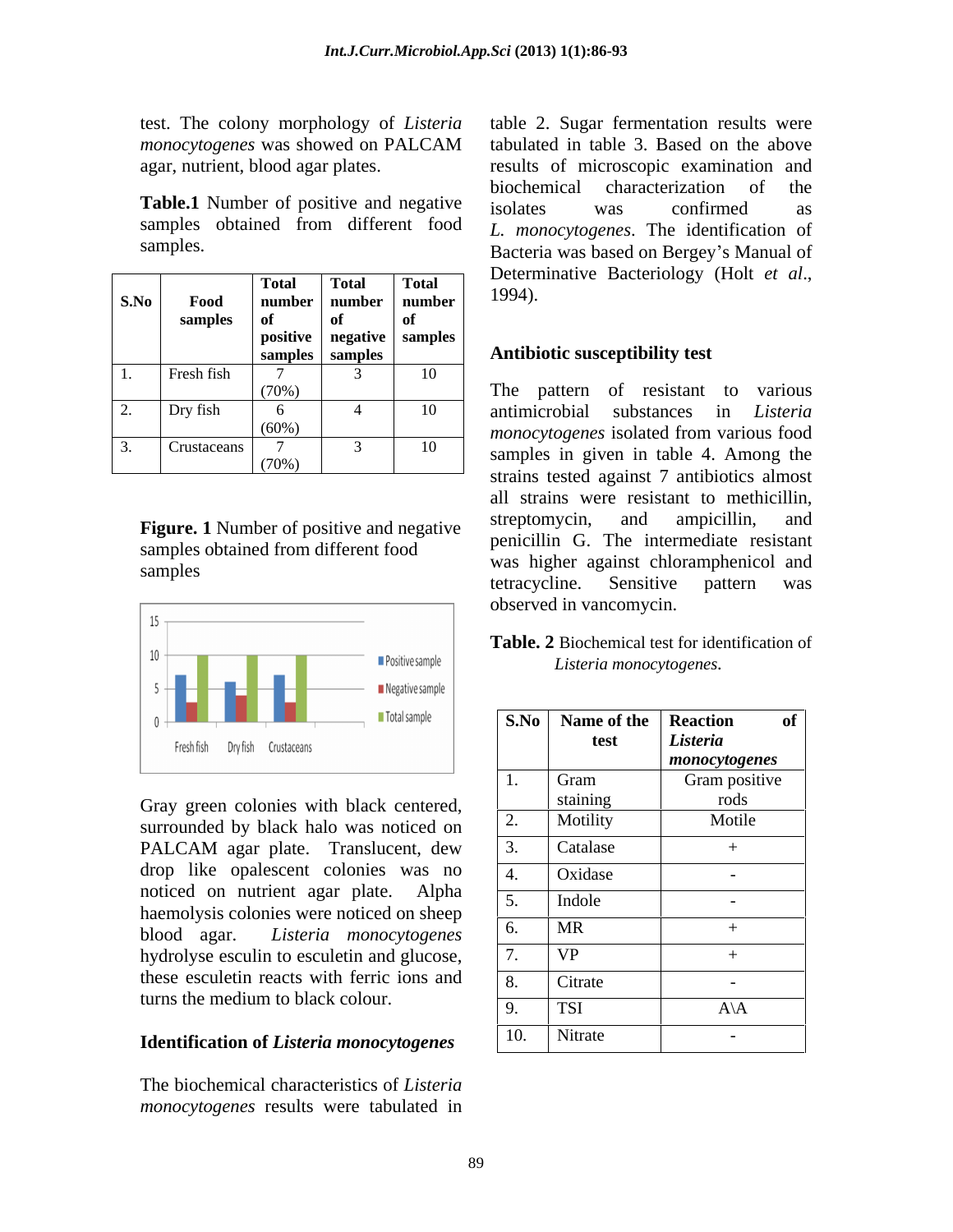|                                                                  |                                                                                                                | Name of the   A |                                                               |                                            | $\mathbf{P}$                        | $\mathbf{M}$                 |                                   |                                                                                                                       | $\mathbf{v}$                                                      |
|------------------------------------------------------------------|----------------------------------------------------------------------------------------------------------------|-----------------|---------------------------------------------------------------|--------------------------------------------|-------------------------------------|------------------------------|-----------------------------------|-----------------------------------------------------------------------------------------------------------------------|-------------------------------------------------------------------|
|                                                                  | S.No Sample                                                                                                    | bacteria        | (10)                                                          |                                            |                                     |                              |                                   | $(30)$ $(10)$ $(10)$ $(10)$ $(30)$                                                                                    | $\frac{(30)}{2}$                                                  |
| $\begin{array}{ c c c c c }\n\hline\n1. & \\\hline\n\end{array}$ | Ff1                                                                                                            | LS —            | <b>Service Contract</b>                                       | $+$                                        |                                     | <b>Contract Contract</b>     | <b>Contract Contract State</b>    | <b>Contract Contract</b>                                                                                              |                                                                   |
| $\sim$                                                           | Ff3                                                                                                            | Lm              | $\sim$                                                        |                                            | $\sim 10^{-10}$                     | $\sim 10^{-10}$              | <b>Contract Contract</b>          |                                                                                                                       |                                                                   |
| $\overline{\phantom{a}}$<br><u>.</u>                             | Ff4                                                                                                            | LS              | $\sim$ $ -$                                                   | <b>Contract Contract</b>                   | $+$                                 | <b>Contract Contract</b>     | <b>Contract Contract</b>          |                                                                                                                       |                                                                   |
| 4.                                                               |                                                                                                                | Lm              | $\sim$ $\sim$                                                 | $+$                                        | $+$                                 | $\sim 10^{-10}$              | <b>Contract Contract</b>          | <b>Contract Contract</b>                                                                                              | $\sim 100$ m $^{-1}$                                              |
| $\sim$ 5                                                         | $\frac{\text{Ff5}}{\text{Ff7}}$                                                                                | LS —            | $\sim$ $-$                                                    | $+$                                        | $+$                                 | $\sim$ 100 $\sim$ 100 $\sim$ | <b>Contract Contract Street</b>   | <b>Contract Contract</b>                                                                                              | $+$                                                               |
| $\frac{1}{\sqrt{1-\frac{1}{2}}}$                                 | Ff8                                                                                                            | Lm              | $\sim$ $-$                                                    |                                            | <b>Contract Contract</b>            | <b>Contract Contract</b>     | $\sim$ $-$                        |                                                                                                                       |                                                                   |
| 6.<br>$\sqrt{ }$                                                 |                                                                                                                | Lm              |                                                               | $+$                                        | $\sim 10^{-10}$                     | $\sim$ $-$                   | $\sim$ $-$                        |                                                                                                                       |                                                                   |
|                                                                  | $\frac{Ff10}{Df1}$                                                                                             |                 | <b>Contract Contract</b>                                      |                                            |                                     |                              |                                   |                                                                                                                       |                                                                   |
| 8.                                                               |                                                                                                                | Lm              | <b>Contract Contract</b>                                      |                                            | $\sim 10^{-10}$ m $^{-1}$           | <b>Contract Contract</b>     | $\sim$ $ -$                       | $\sim$ $-$                                                                                                            | $\sim$ $ \sim$<br>the contract of the contract of the contract of |
|                                                                  | Df2                                                                                                            | Lm              |                                                               | $+$                                        | $\sim 10^{-10}$                     | <b>Contract Contract</b>     | $\sim 10^{-10}$ m $^{-1}$         | <b>Contract Contract</b>                                                                                              | $+$                                                               |
|                                                                  | $\begin{array}{ c c } \hline 9. & Df2 \\ \hline 10. & Df5 \\ \hline \end{array}$                               | Lm              |                                                               | $+$<br>and the contract of the contract of | $\sim 10^{-10}$                     | $\sim$ $ \sim$               | $\sim 10^{-10}$ km s $^{-1}$      |                                                                                                                       | $\sim 10^{-10}$                                                   |
| $\boxed{11}$                                                     | Df7                                                                                                            |                 | $\sim$                                                        |                                            | $+$                                 |                              | $\sim$ $-$                        | <u> La Carlo de la Carlo de la Carlo de la Carlo de la Carlo de la Carlo de la Carlo de la Carlo de la Carlo de l</u> |                                                                   |
|                                                                  |                                                                                                                | Lm              |                                                               | $+$                                        | $\sim 10^{-10}$                     | $\sim 10^{-10}$              | $\sim$ $\sim$                     |                                                                                                                       |                                                                   |
|                                                                  | 12. Df8<br>13. Df9                                                                                             | LS              | $\sim$ 100 $\sim$ 100 $\sim$                                  | ______                                     |                                     |                              |                                   |                                                                                                                       |                                                                   |
|                                                                  |                                                                                                                | Lm              |                                                               | $+$                                        | $\sim 100$ m $^{-1}$                |                              |                                   |                                                                                                                       | the control of the control of the                                 |
|                                                                  | 14. Cu <sub>2</sub><br>15. Cu <sub>3</sub><br>16. Cu <sub>5</sub><br>17. Cu6<br>18. Cu7<br>19. Cu9<br>20. Cu10 | LS —            | $\sim 10^{-10}$                                               | $+$                                        | $+$                                 | <b>Contract Contract</b>     | <b>Contract Contract</b>          | $+$                                                                                                                   | $+$                                                               |
|                                                                  |                                                                                                                | Lm              | the control of the control of<br>$\sim$ 100 $\sim$ 100 $\sim$ | $+$                                        | <b>Contract</b>                     | $\sim$ 100 $\sim$ 100 $\sim$ |                                   |                                                                                                                       | the control of the control of                                     |
|                                                                  |                                                                                                                |                 |                                                               |                                            |                                     |                              |                                   |                                                                                                                       |                                                                   |
|                                                                  |                                                                                                                |                 | <b>Contract Contract</b>                                      |                                            |                                     |                              | <b>Contract Contract Contract</b> | <b>Contract Contract</b>                                                                                              | $\sim 10^{-10}$                                                   |
|                                                                  |                                                                                                                | Lm              | $\sim$ 100 $\sim$ 100 $\sim$                                  | the control of the control of the          | $\sim$ $ \sim$                      |                              | $\sim$ $-$                        |                                                                                                                       |                                                                   |
|                                                                  |                                                                                                                | Lm              | <b>Common</b>                                                 | $+$                                        | $\sim 10^{-10}$                     | $+$                          | <b>Contract Contract</b>          |                                                                                                                       |                                                                   |
|                                                                  |                                                                                                                | Lm              | $\sim 10^{-10}$                                               | $+$                                        | $\sim 10^{-10}$ and $\sim 10^{-10}$ | <b>Contract Contract</b>     | <b>Contract Contract</b>          |                                                                                                                       |                                                                   |

**Table. 4** Antibiotic susceptibility test (Hirby Bauer method)

A=Ampicillin, C=chloramphenicol, P=Penicillin, M=Methicillin, S=Streptomycin, T=Tetracycline, V=Vancomycin. Lm= *Listeria monocytogenes*, Ls=other species of *Listeria.* +=Sensitive, - = Resistant, ± =intermediate resistant, Ff=Fresh fish, Df=Dry fish, Cu=Crustancea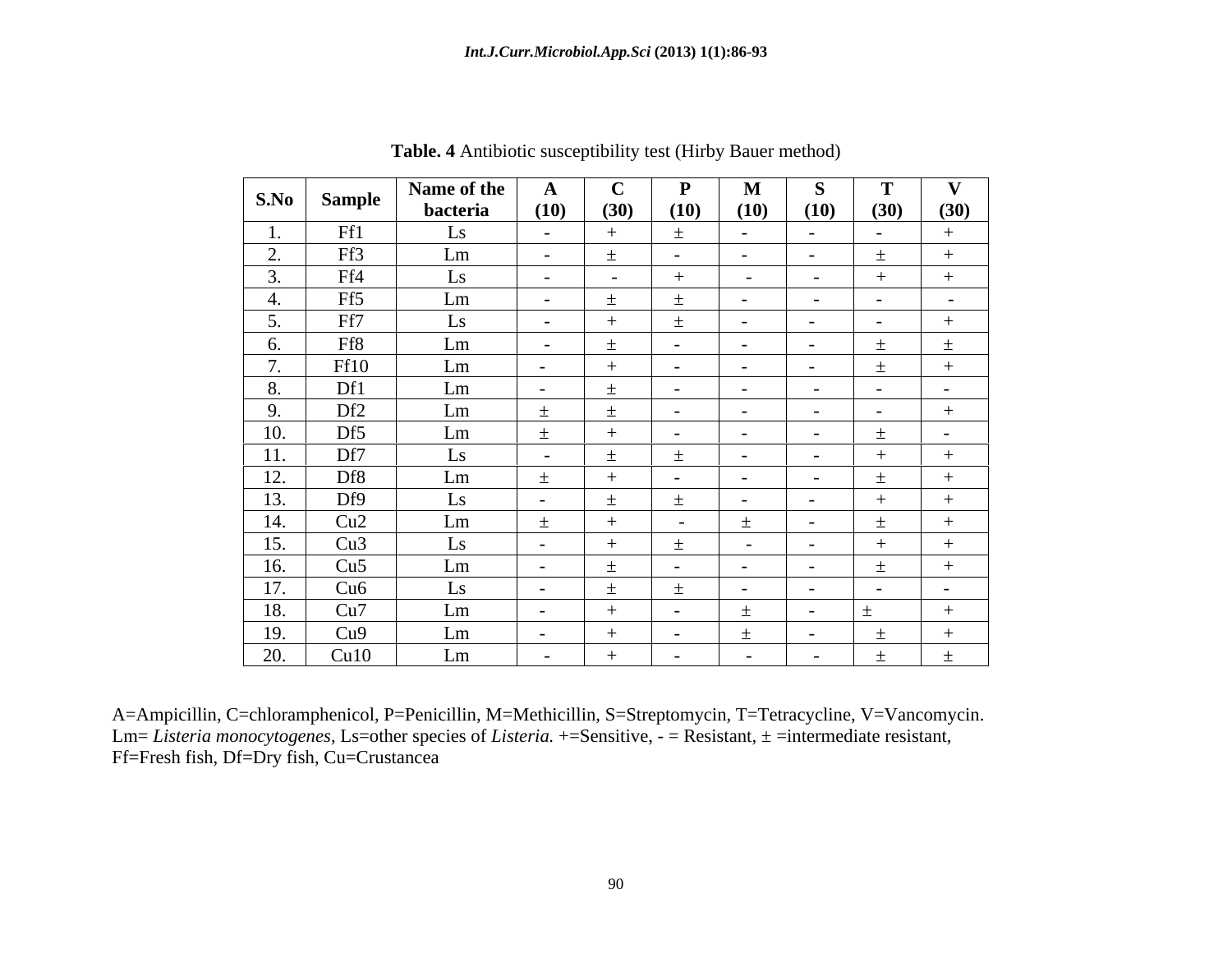| S.No       | Types of   | Reactions | showed resistance to one or more          |  |
|------------|------------|-----------|-------------------------------------------|--|
|            | sugars     |           | antibiotics. The prevalence of antibiotic |  |
|            | Glucose    | $+$       | resistant microorganisms is ecologically  |  |
| 2.         | Sucrose    | $+$       | very important and this character is      |  |
| 3.         | Fructose   | $+$       | plasmid borne. R Plasmids are extra       |  |
| 4.         | Manitol    | $+$       | chromosomal<br>genetic<br>elements        |  |
| 5.         | Maltose    | $+$       | determining resistance to antimicrobial   |  |
| 6.         | Galactose  | $+$       | drugs.                                    |  |
|            | Xylose     |           |                                           |  |
| 8.         | Mellibiose | $\sim$    | Numerous general of bacteria, including   |  |
| $\vert 9.$ | Dextrose   |           | Pseudomonas, Aeromonas,<br>Listeria,      |  |
| 10.        | Lactose    |           | Vibrio,<br><i>Streptococcus</i><br>and    |  |

contracted from fresh seafood samples and other foods. As this pathogen get transmitted through consumption of and other *Listeria* species were isolated ampillin, tetracycline, penicillin, is from fresh fish, dry fish and crustaceans. confirmed by standard chart (NCCLS). Out of 30 dry fish, fresh fish and The intermediate results were higher crustaceans samples. 6 dry fish, 7 fresh against choloramphenicol. Sensitive fish samples and 7 crustaceans was positive for Listeria species. In this out of fish and 5 from crustaceans were relatively low i.e., less than 7% in the *Listeria monocytogenes*. The remaining 7 isolates were other species of *Listeria*. Jeyasekaran *et al.,* (1996) reported higher

*innocua* in 30.8% and *Listeria*  are resistant to one or more antibiotics*monocytogenes* in 1.3% of fresh raw fish

**Table. 3** Carbohydrate fermentation test samples from Mangalore, India. Less than S.No Types of Reactions showed resistance to one or more sugars antibiotics. The prevalence of antibiotic 1. Glucose  $+$  resistant microorganisms is ecologically 2. Sucrose  $+$  very important and this character is 3. Fructose + plasmid borne. R Plasmids are extra 4. | Manitol | + | chromosomal genetic elements 5. Maltose + determining resistance to antimicrobial 6.  $Galactose$   $+$   $drugs.$ 70% of the *Listeria monocytogenes* strains chromosomal genetic elements drugs. **Example 20**  $\alpha$  and 20  $\alpha$  and 20  $\alpha$  and 20  $\alpha$  and 20  $\alpha$  and 20  $\alpha$  and 20  $\alpha$  and 20  $\alpha$  and 20  $\alpha$  and 20  $\alpha$  and 20  $\alpha$  and 20  $\alpha$  and 20  $\alpha$  and 20  $\alpha$  and 20  $\alpha$  and 20  $\alpha$  and 20  $\alpha$  and 2

8. Mellibiose | - | Numerous general of bacteria, including 9. Dextrose + Pseudomonas, Aeromonas, Listeria, 10. Lactose + *Vibrio*, *Streptococcus* and (+) indicates positive, carry transferable drug resistance the data (-) indicates negative. suggest that antibiotic resistant *Listeria*  **Discussion** general, resistant of bacteria to antibiotics Most of the bacteria food poisoning antibiotic, impermeability of the cell wall caused by *Listeria monocytogenes* and is to the antibiotic, addition of chemical *Pseudomonas,Aeromonas*, *Listeria*, *Vibrio, Streptococcus* and *Enterobacteriaceae* have been found to *monocytogenes* may survive better than sensitive organism in marine foods. In may be due to enzymatic destruction of the group to an antibiotic.

contaminated marine food resources. In tested against 7 antibiotics almost the the current study, *Listeria monocytogenes* isolated were resistant to streptomycin, 13 isoates 4 from dry fish, 4 from fresh resistant in *Listeria* species is still hemolytic on blood agar and identifies as case of tetracycline, the most frequently occurrence of *Listeria monocytogenes*, *monocytogenes* (Poyart slmeron, 1990).<br>12% in fresh fishes and 17.2% in fresh There has been a continuing pattern of the finfish from tropical seafoods from India. emerged of strains of *Listeria* species, Dhanashree *et al*. (2003) isolates *Listeria*  from clinical cases of Listeriosis, which The isolated *Llisteria monocytogenes* were ampillin, tetracycline, penicillin, is confirmed by standard chart (NCCLS). The intermediate resultswere higher against choloramphenicol. Sensitive pattern was observed only in vancomycin. The overall incidence of antibiotic resistant in *Listeria* species is still relatively low. i.e., less than 7% in the observed resistance. However, the study does confirm that since the first report of antibiotic resistant strains of *Listeria monocytogenes* (Poyart slmeron, 1990). There has been a continuing pattern of the Isolated from food, the environment or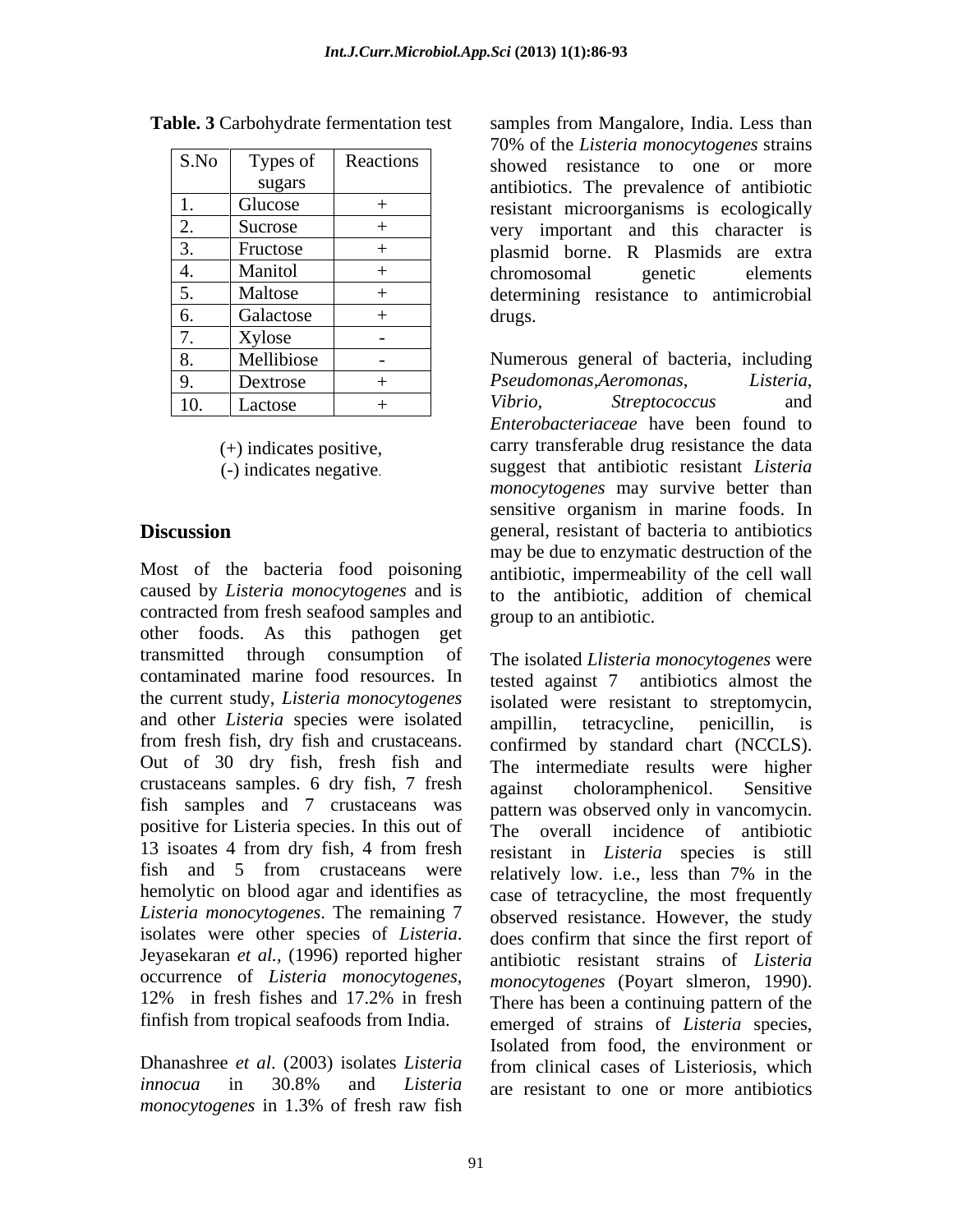(Aprin *et al.,* 1992; Charpentier *et al*., 1994).

The high incidence of this pathogen in commercially important food samples is to Antibiotic resistance in Listeria be noted with concern from public health point of view, since most sample of  $2108$ . listeriosis and other diarrhoreal disease are attributable to consumption of  $\frac{1}{2}$  courval p 1994 Incidence contaminated foods. It seems virtually impossible to protect food samples from  $\overline{I}$  Inf Dis 172: 277-281 such defilement, but with proper case in handling and processing the "infection" disease" problem can be practically controlled to a very large extent. The most important means of controlling human infection lies in simple hygienic measure Eklend, M.W., F.T. Poysky, R.N. aimed at preventing multiplication of the  $P_{\text{arani}}$   $\mathbf{L} \mathbf{C}$  Lashbrook. M.E. *Listeria* species in food samples. The **PERSON** and Pelroy, G.A.1995. information available to date provided fascination insight in the ecology, *monocytogenes* in cold smoked Fishey systematic, epidemiology and products and processing plants. J.Food.

that low temperature may provide suitable environment for *Listeria* and secondary seafood products. Int. J. Food contamination are also reflected the frequency of isolation. It is clear that unless the ecology of the *Listeria* is fully, understood, complete control of disease caused by *Listera* particularly *Listeria* 

- Anon.S., 1997. Performance standards for
- Arpin, C., C. Carlier, P.Courvalin and 1657. Quentin, C. 1992. Analysis of antibiotic of *Listeria monocytogenes*. Abstract

26/ C3 In:12 Reunion Inter disc Cimiother Anti Infect, Paris, France.

- Bala, S., 2001. Food Microbiology and Frontier,  $2<sup>nd</sup>$  Edn. pp.383-409.
- Charpentier, E., and Courvalin, P. 1999. Antibiotic resistance in *Listeria* species. Antimicro Chemo. 43: 2103- 2108.
- Charpentier, E., G. Gerbaud,J. Rocourt and Courvalin, P. 1994. Incidence Antibiotic resistance in *Listeria* species. J .Inf . Dis*.* 172**:** 277-281.
- Dhanashree, B., S.K. Otta, I. Karunasagar and Goebel. W. 2003. Incidence of *Listeria* species in clinical and food samples in Mangalore. India. Food Microbiol. 20: 447 – 453.
- Eklend, M.W., F.T. Poysky, Paranjpye, L.C. Lashbrook, Peterson and Pelroy, G.A.1995. Incidence and sources of *Listeria*  products and processing plants*.* J.Food. Prot**.** 58: 502 -508.
- pathogenicity of *Listeria*.<br>From the available reports it is concluded,<br>From the available reports it is concluded,<br>Canada regarding *Listeria* Farber, J.M., 2000. Present situation in Canada regarding *Listeria monocytogenes* and Ready to eat seafood products. Int. J. Food Microbial. 62: 247 – 251.
- *monocytogens* will not be possible. **Example 1996** is sensible that the sensible is the sensible of the sensible is sensible that the sensible is the sensible in the sensible is sensible in the sensible in the sensible in Farber, J.M., and Peterkin, P.I. 1999. Incidenec and behavior of *Listeria monocytogenes* in meat products, in E.T.Ryser and E.H.Marh *Listeria*, listeriosis and food safety. Marcel Dekker, Inc., Newyork. p.  $505 - 504$ .
- **References** Fernandez, C. Fente Sampayo, J.L. antimicrobial disk susceptibility Test Susceptibilities of *Listeria* species  $6<sup>th</sup>$  ed. Approved Standard document. isolated from food to nine antimicrobial ed. *Approved Standard document.* isolated from food to nine antimicrobial Wayne, PA: NCCLS. agents. Antimicro chemo. 38: 1655 – Franco Abuin, C.M., E.J. Quinto Fernandez, C. Fente Sampayo, J.L. Rodriguez Otero, L. Dominguez Rodriguez and Cepeda Saez, A. 1994. 1657.
	- resistant plasmid from a clinical isolate antiphiotics in listeriosis. *Infections*, 19: Hof, H., 1991. Therapeutic activities of antibiotics in listeriosis*. Infections.* 19: 229-233.